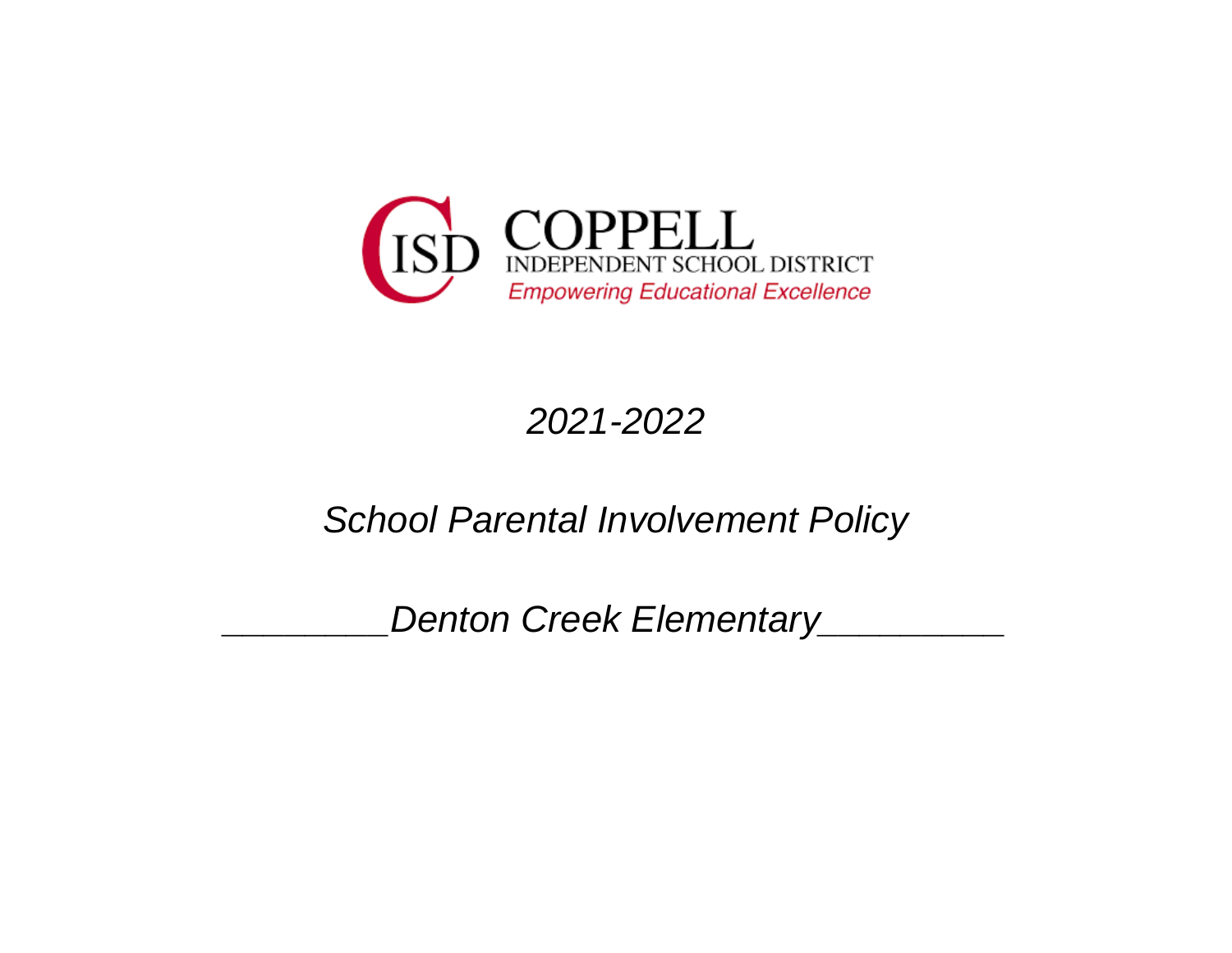*In support of strengthening student academic achievement, each school that receives Title I, Part A funds must develop jointly with, agree on with, and distribute to, parents of participating children a School Parent Involvement Policy that contains information required by Every Student Succeeds Act (ESSA). The policy establishes the school's expectations for parental involvement and describes how the school will implement a number of specific parental involvement activities.*

## **PART 1. GENERAL EXPECTATIONS**

*The school agrees to implement the following statutory requirements:*

- *The school will jointly develop with parents, distribute to parents of participating children, a School Parental Involvement Policy that the school and parents of participating children agree on.*
- *The school will notify parents about the School Parental Involvement Policy in an understandable and uniform format and, to the extent practicable, will distribute this policy to parents in a language the parents can understand.*
- *The school will periodically update the School Parental Involvement Policy to meet the changing needs of parents and the school.*
- *The school will adopt the school's school-parent compact as a component of its School Parental Involvement Policy.*
- *The school agrees to be governed by the following statutory definition of parental involvement, and will carry out programs, activities and procedures in accordance with this definition:*
	- Parental involvement means the participation of parents in regular, two-way, and meaningful communication involving student *achievement learning and other school activities, including ensuring --*
		- *parents play an integral role in assisting their child's learning;*
		- *parents are encouraged to be actively involved in their child's education at school;*
		- *that parents are full partners in their child's education and are included, as appropriate, in decision-making and on advisory committees to assist in the education of their child;*
		- *the carrying out of other activities, such as those described in ESSA.*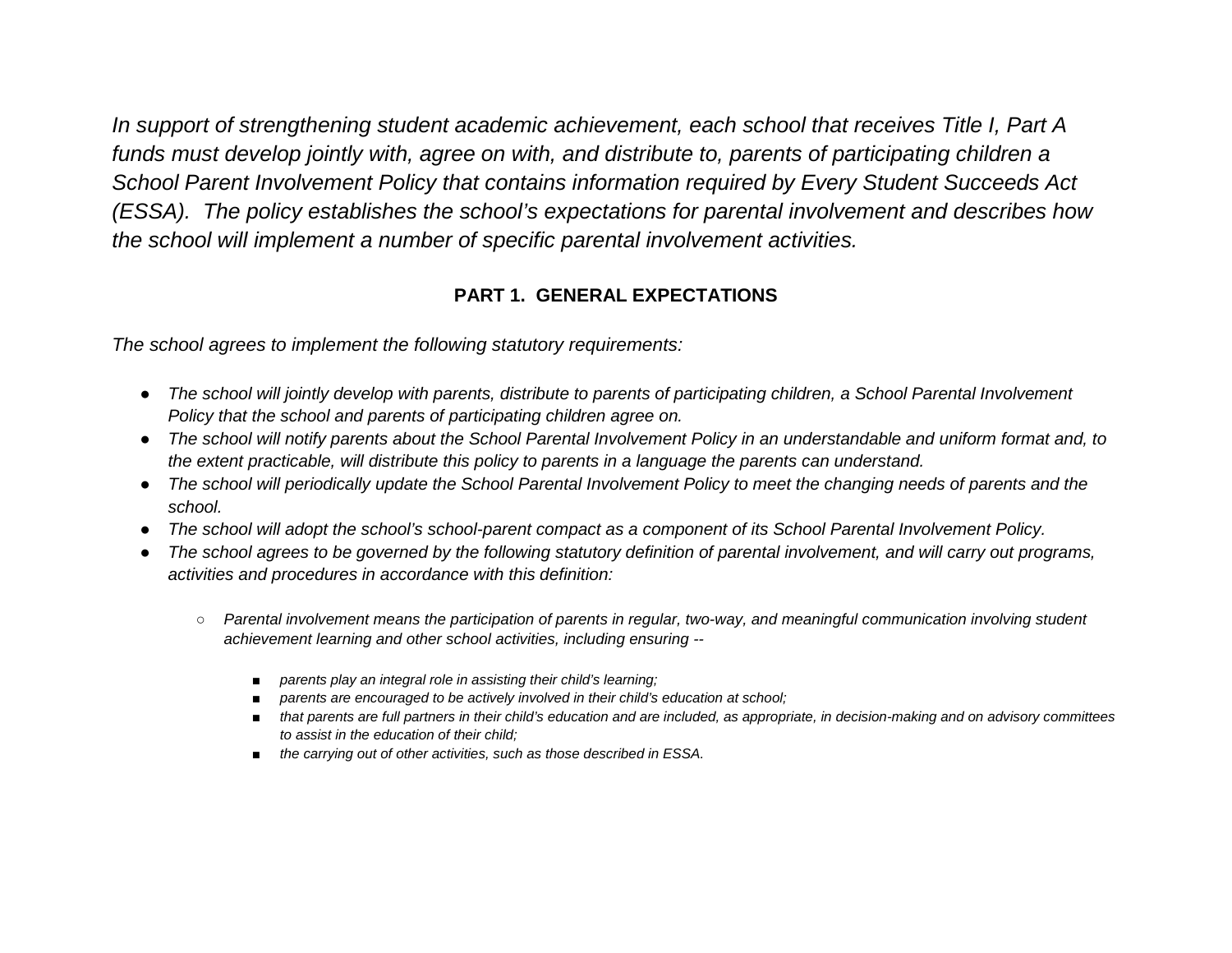Our goal at Denton Creek is to maximize opportunities for all parents to participate in ways that will help all children be successful in meeting the State's academic content and academic achievement standards. Our goal is to partner with parents to ensure their child's full potential is being met both academically and social emotionally.

To reach this goal, the staff and parent representatives have drafted the following policy outlining the ways in which parents are encouraged to participate in the life of the school and ways we will reach out to parents.

#### **Request for Suggestions:**

The staff at Denton Creek invites parents to offer suggestions for improving our efforts to involve parents in meaningful ways. Please call Shannon Edwards at 214-496-8100 or email at [sedwards@coppellisd.com](mailto:sedwards@coppellisd.com) to give us your suggestions or to discuss opportunities for you to partner directly with Denton Creek.

## **Part II. DESCRIPTION OF HOW THE SCHOOL WILL IMPLEMENT REQUIRED SCHOOL PARENTAL INVOLVEMENT POLICY COMPONENTS**

*The school will involve parents in the joint development and joint agreement of its School Parental Involvement Policy and its school wide plan, in an organized, on-going timely way.*

| <b>Activities / Strategies</b>                                                               | <b>Timeline</b>                                                                   |
|----------------------------------------------------------------------------------------------|-----------------------------------------------------------------------------------|
| Involve parents in policy development through SBDM                                           | April and May 2022                                                                |
| Involve parents in planning, implementing, and evaluating Title 1 Program goals through SBDM | 11/3/21, 1/26/22, 3/30/22,<br>5/2/22                                              |
| Provide information about participation in Title 1 and program description                   | $9/2/21$ and during<br>Curriculum Night 9/2/21                                    |
| Utilize the school-parent compact (develop, distribute, evaluate, revise)                    | <b>Fall Parent Conferences</b><br><b>SBDM</b><br><b>Parent Information Nights</b> |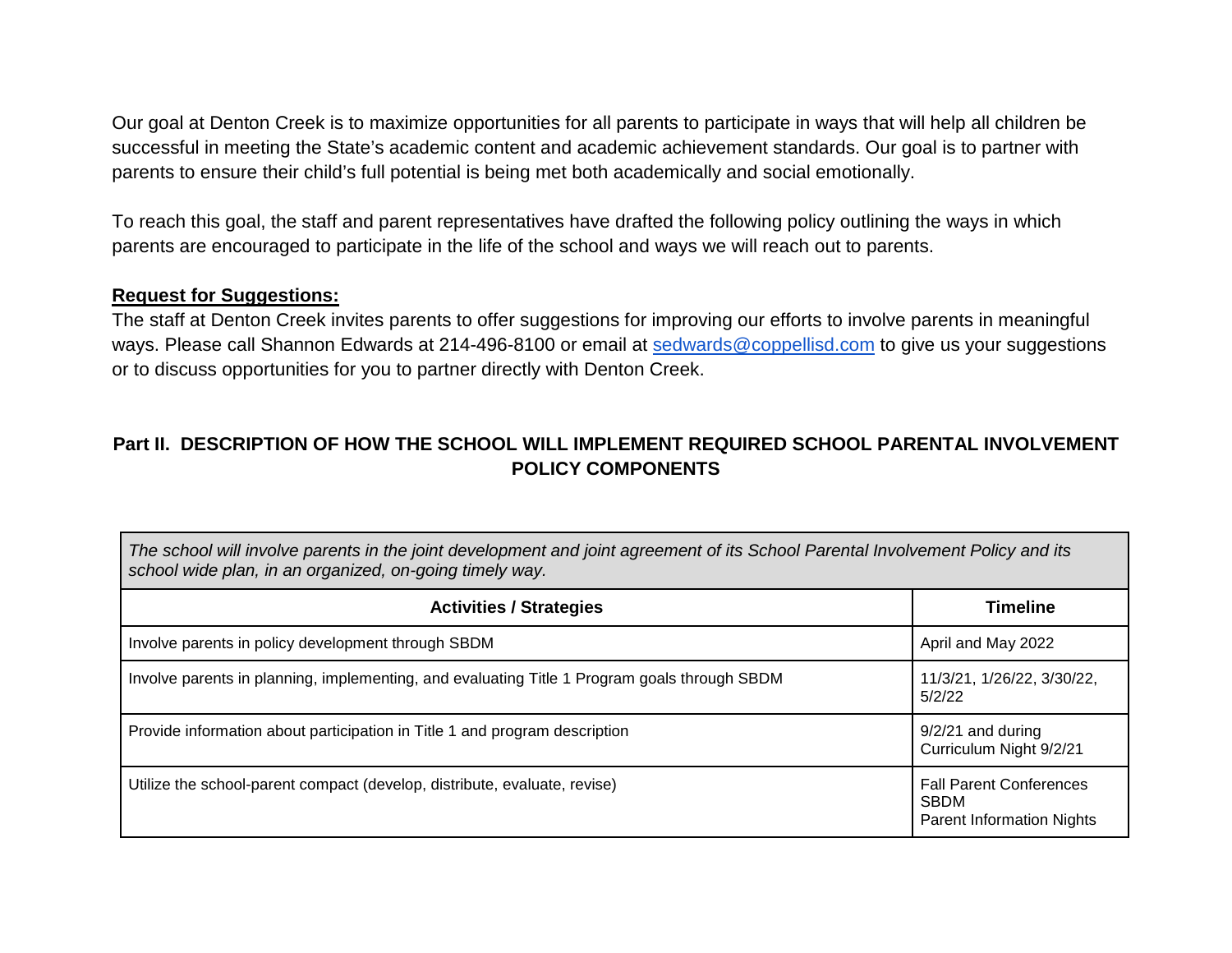|                                                                                                                                 | First PTO Meeting                    |
|---------------------------------------------------------------------------------------------------------------------------------|--------------------------------------|
| <b>Parent Survey</b>                                                                                                            | April 2022                           |
| Parent, Learner, Staff Clarity Survey                                                                                           | BOY and EOY                          |
| <b>SBDM Meetings</b>                                                                                                            | 11/3/21, 1/26/22, 3/30/22,<br>5/2/22 |
| The school will distribute to parents of participating children and the local community the School Parental Involvement Policy. |                                      |

| <b>Activities / Strategies</b> | <b>Timeline</b>   |
|--------------------------------|-------------------|
| Title 1 Annual Meeting         | September 2, 2021 |
| Parent Link email              | September 2021    |

| The school will convene an annual meeting to inform parents of the following:                                                                                                                                                                     |                   |
|---------------------------------------------------------------------------------------------------------------------------------------------------------------------------------------------------------------------------------------------------|-------------------|
| <b>Activities / Strategies</b>                                                                                                                                                                                                                    | <b>Timeline</b>   |
| Parental Involvement Policy via Parent Link                                                                                                                                                                                                       | September 2021    |
| School-Parent-Student Compact via Parent Link                                                                                                                                                                                                     | September 2021    |
| <b>Title 1 Annual Meeting</b>                                                                                                                                                                                                                     | September 2, 2021 |
| <b>Curriculum Night Grade Level Orientation</b>                                                                                                                                                                                                   | September 2, 2021 |
| The school will provide to parents of participating children a description & explanation of the curriculum in use at the school, forms<br>used to measure academic assessment & progress, & the proficiency levels students are expected to meet. |                   |
| <b>Activities / Strategies</b>                                                                                                                                                                                                                    | <b>Timeline</b>   |
| <b>Title 1 Annual Meeting</b>                                                                                                                                                                                                                     | September 2, 2021 |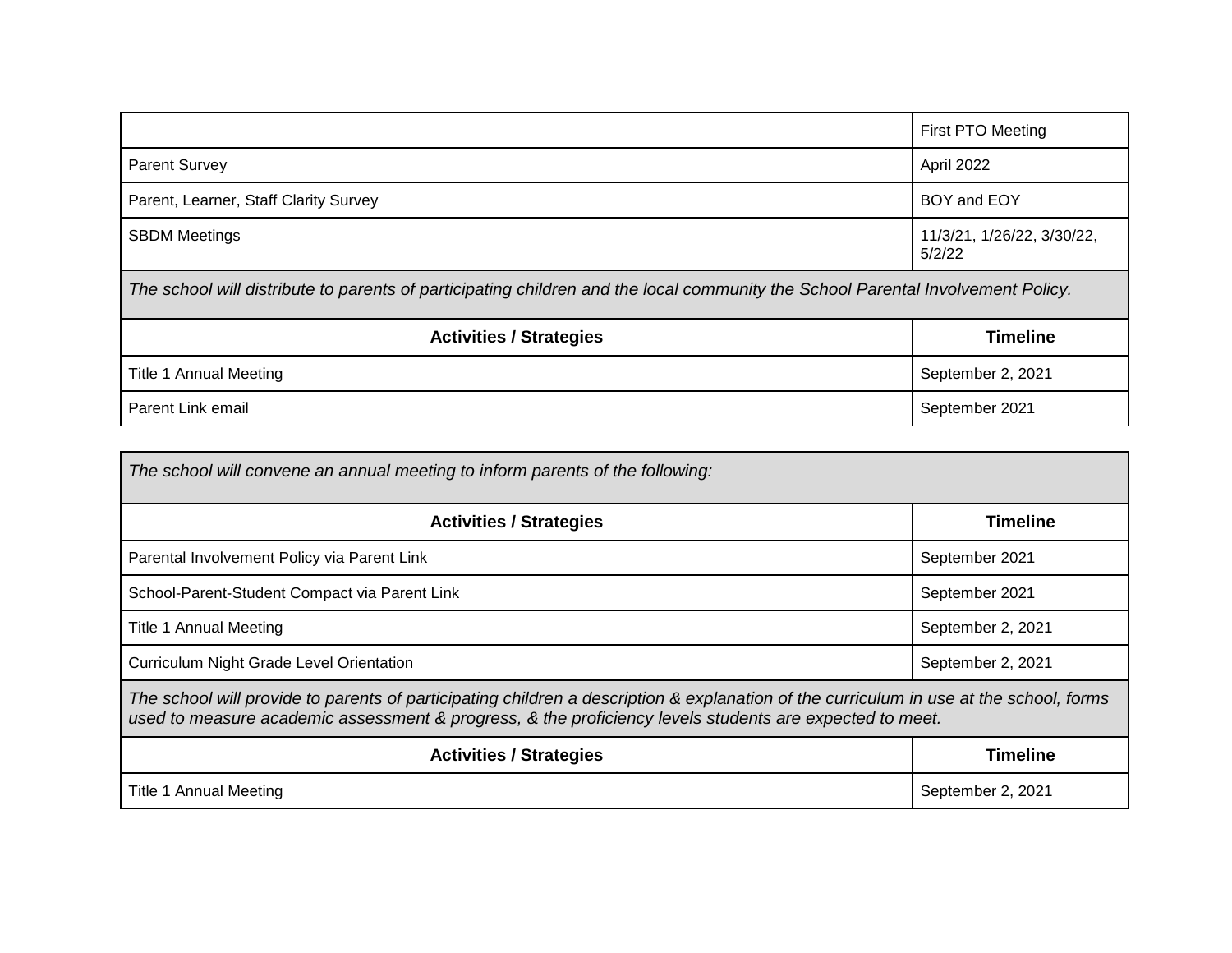| <b>Curriculum Night Grade Level Orientation</b>                        | September 2, 2021              |
|------------------------------------------------------------------------|--------------------------------|
| Fall Student-Led Parent Conferences with Educator (BOY Data)           | October 8, 2021                |
| Spring Student-Led Parent Conferences with Educator (EOY Data)         | April and May 2022             |
| Learner Progress Reports and Report Cards                              | Each 9 Weeks                   |
| <b>Report Cards</b>                                                    | End of each 9 Weeks            |
| <b>Weekly Take Home Folders</b>                                        | Weekly throughout the year     |
| STAAR Student Success Initiative Information for 5 <sup>th</sup> Grade | May 2022 and September<br>2021 |
| Response to Intervention Meetings                                      | Ongoing throughout year        |

## **PART III. SHARED RESPONSIBILITIES FOR HIGH STUDENT ACADEMIC ACHIEVEMENT**

*The school will build the school's & parents' capacity for strong parental involvement in order to ensure effective involvement of parents and to support a partnership among the school involved, parents & the community to improve student academic achievement.*

| <b>Activities / Strategies</b>                                                                                                         | <b>Timeline</b>    |
|----------------------------------------------------------------------------------------------------------------------------------------|--------------------|
| Annual Title 1 Meeting                                                                                                                 | September 2, 2021  |
| Donuts with Dad                                                                                                                        | September 29, 2021 |
| Muffins with Mom                                                                                                                       | March 9, 2022      |
| Kinder Round Up                                                                                                                        | May 5, 2022        |
| The school will, with the assistance of its district, provide materials & training to help parents work with their children to improve |                    |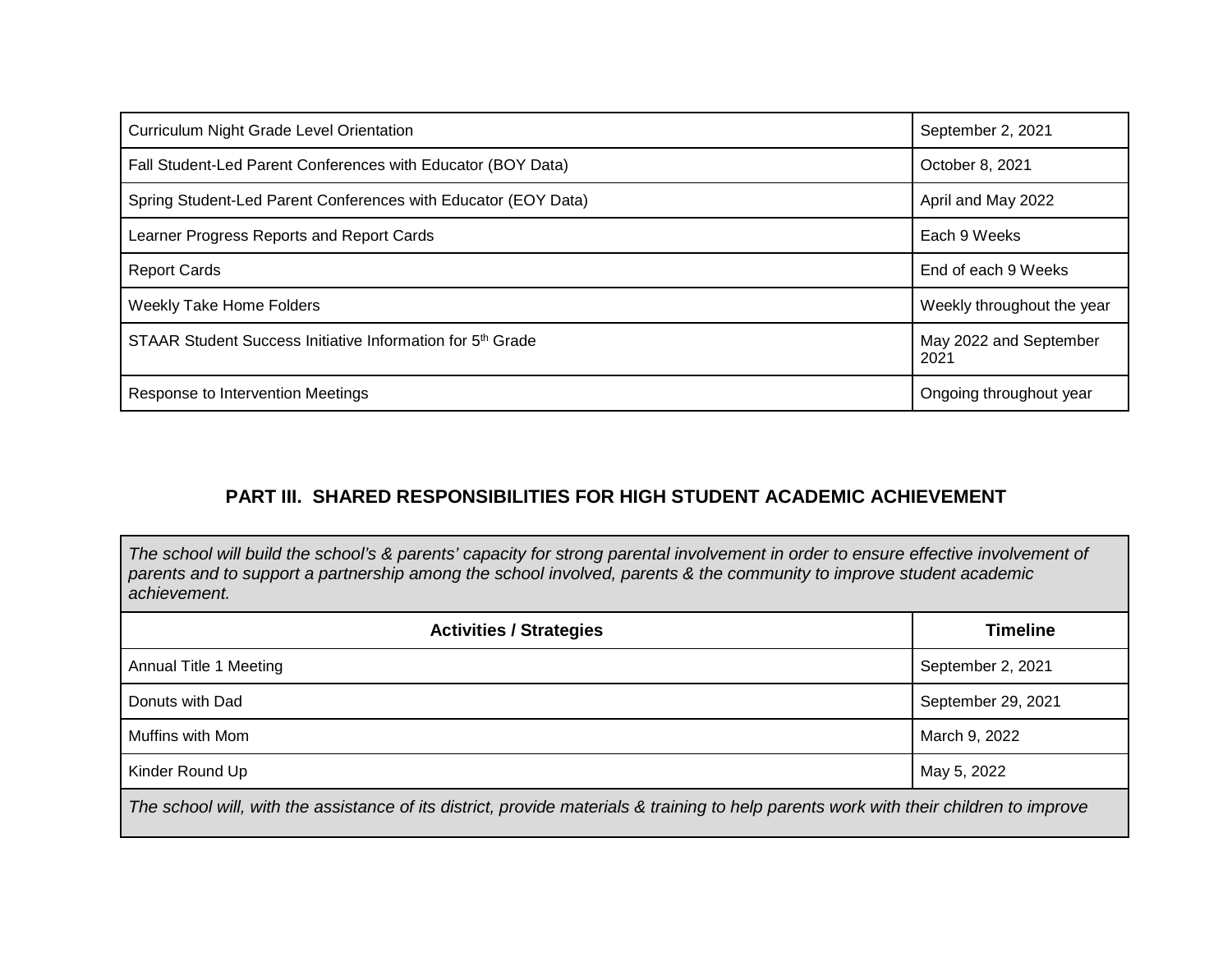| their children's academic achievement                                                   |                         |
|-----------------------------------------------------------------------------------------|-------------------------|
| <b>Activities / Strategies</b>                                                          | <b>Timeline</b>         |
| Home participation in utilizing educational websites (Reflex Math, iStation, RAZ Kids,) | Ongoing throughout year |
| District Parent University Saturday Training                                            | Ongoing throughout year |
| Promote parent participation in PTO meetings and events                                 | Ongoing throughout year |

*The school will, with the assistance of its district and parents, educate its teachers, student services personnel, principals and other staff, in how to reach out to communicate with & work with parents as equal partners in the value & utility of contributions of parents, and in how to implement and coordinate parent programs and build ties between parents and schools.*

| <b>Activities / Strategies</b>                      | <b>Timeline</b>    |
|-----------------------------------------------------|--------------------|
| Annual Title 1 Meeting                              | September 2, 2021  |
| Fall Student-Led Parent Conferences with Educator   | October 8, 2021    |
| Spring Student-Led Parent Conferences with Educator | April and May 2022 |

*The school will, to the extent feasible and appropriate, take the following actions to ensure that information related to the school and parent programs, meetings, and other activities, is sent out to the parents of participating children in an understandable and uniform format, including alternative formats upon request and, to the extent practicable, in a language the parents can understand.*

| <b>Activities / Strategies</b>            | <b>Timeline</b>             |
|-------------------------------------------|-----------------------------|
| Learner Progress Reports and Report Cards | Each 9 Weeks                |
| <b>Report Cards</b>                       | End of each 9 Weeks         |
| <b>Campus Website/Educator Websites</b>   | Ongoing throughout the year |
| Electronic: Twitter and Parent Link       | Ongoing throughout the year |
| Monthly Newsletter from Principal         | 1st of each month           |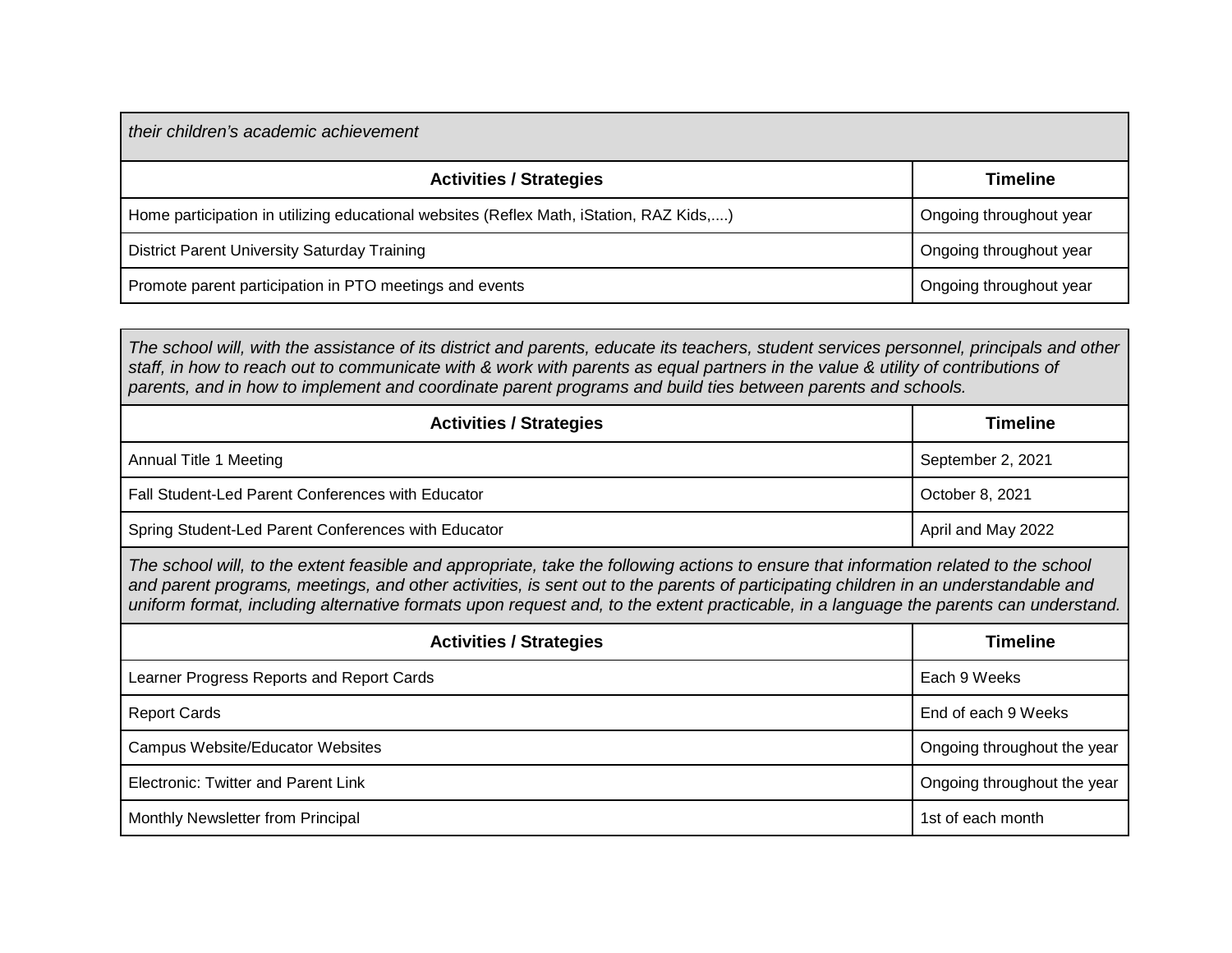| <b>Weekly Newsletters from Educators</b> | Weekly                 |
|------------------------------------------|------------------------|
| <b>PTO Meetings</b>                      | Monthly                |
| <b>Weekly PTO Newsletters</b>            | 1st and middle of week |

## **PART IV. BUILDING CAPACITY FOR INVOLVEMENT**

*The School Parental Involvement Policy may include additional discretionary activities that the school, in consultation with its parents, choose to undertake to build parents capacity for involvement in the school to support their children's academic achievement.*

| <b>Activities / Strategies</b>                                                       | <b>Timeline</b>            |
|--------------------------------------------------------------------------------------|----------------------------|
| Meet the Teacher Night                                                               | August 12, 2021            |
| PTO Fall and Spring Family Socials                                                   | Fall 2021 & Spring 2022    |
| <b>PTO Restaurant Nights</b>                                                         | Throughout the year        |
| Volunteering opportunities in the cafeteria on the salad bar                         | Weekly throughout the year |
| <b>English Classes for Parents</b>                                                   | October 2021 - April 2022  |
| Fall and Spring Book Fairs                                                           | Sept 2021 & March 2022     |
| Special Friends Day                                                                  | September 30, 2021         |
| <b>Campus Spirit Rallies</b>                                                         | End of each 9 Weeks        |
| Dads' Group                                                                          | Ongoing throughout year    |
| <b>Veterans Day Ceremony</b>                                                         | November 11, 2021          |
| <b>Multicultural Night</b>                                                           | November 2021              |
| Good Morning "Special Delivery" delivered to parent cars (donuts, hot cocoa, cuties) | Ongoing throughout year    |